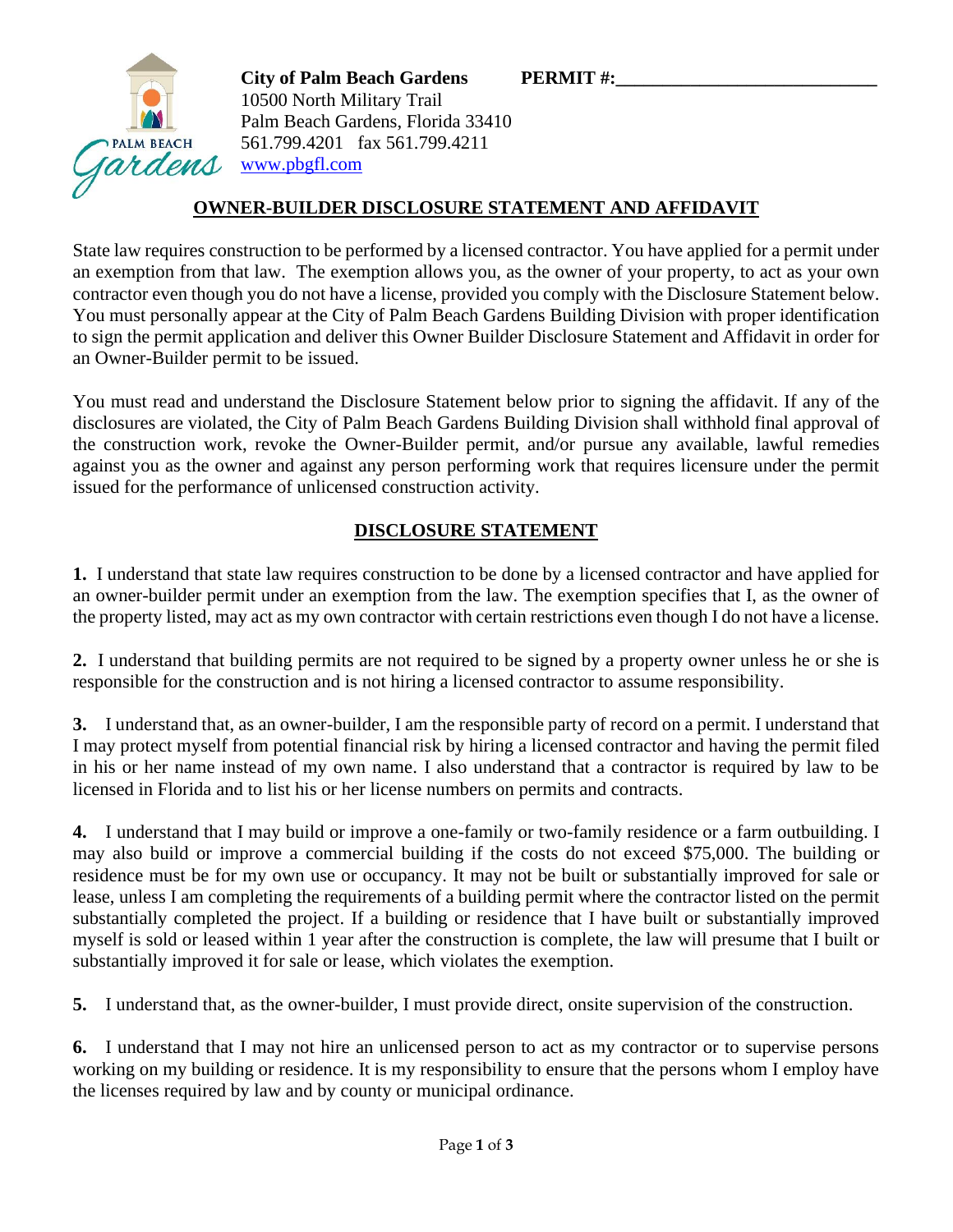**7.** I understand that it is a frequent practice of unlicensed persons to have the property owner obtain an owner-builder permit that erroneously implies that the property owner is providing his or her own labor and materials. I, as an owner-builder, may be held liable and subjected to serious financial risk for any injuries sustained by an unlicensed person or his or her employees while working on my property. My homeowner's insurance may not provide coverage for those injuries. I am willfully acting as an owner-builder and am aware of the limits of my insurance coverage for injuries to workers on my property.

**8.** I understand that I may not delegate the responsibility for supervising work to a licensed contractor who is not licensed to perform the work being done. Any person working on my building who is not licensed must work under my direct supervision and must be employed by me, which means that I must comply with laws requiring the withholding of federal income tax and social security contributions under the Federal Insurance Contributions Act (FICA) and must provide workers' compensation for the employee. I understand that my failure to follow these laws may subject me to serious financial risk.

**9.** I agree that, as the party legally and financially responsible for this proposed construction activity, I will abide by all applicable laws and requirements that govern owner-builders as well as employers. I also understand that the construction must comply with all applicable laws, ordinances, building codes, and zoning regulations.

**10.** I understand that I may obtain more information regarding my obligations as an employer from the Internal Revenue Service, the United States Small Business Administration, the Florida Department of Financial Services, and the Florida Department of Revenue. I also understand that I may contact the Florida Construction Industry Licensing Board at (850) 487-1395 or [www.myfloridalicense.com/dbpr](http://www.myfloridalicense.com/dbpr) for more information about licensed contractors.

**11.** I am aware of, and consent to, an owner-builder building permit applied for in my name and understand that I am the party legally and financially responsible for the proposed construction activity at the following address:

\_\_\_\_\_\_\_\_\_\_\_\_\_\_\_\_\_\_\_\_\_\_\_\_\_\_\_\_\_\_\_\_\_\_\_\_\_\_\_\_\_\_\_\_\_\_\_\_\_\_\_\_\_\_\_\_\_\_\_\_\_\_\_\_\_\_\_\_\_\_\_\_\_\_\_\_\_\_\_\_\_\_\_\_\_.

**12.** I agree to notify the City of Palm Beach Gardens Building Division immediately of any additions, deletions, or changes to any of the information that I have provided on this disclosure.

Licensed contractors are regulated by laws designed to protect the public. If you contract with a person who does not have a license, the Construction Industry Licensing Board and Department of Business and Professional Regulation may be unable to assist you with any financial loss that you sustain as a result of a complaint. Your only remedy against an unlicensed contractor may be in civil court. It is also important for you to understand that, if an unlicensed contractor or employee of an individual or firm is injured while working on your property, you may be held liable for damages. If you obtain an owner-builder permit and wish to hire a licensed contractor, you will be responsible for verifying whether the contractor is properly licensed and the status of the contractor's workers' compensation coverage.

Before a building permit can be issued, this disclosure statement must be completed and signed by the property owner and returned to the City of Palm Beach Gardens Building Division. A copy of the property owner's driver license, the notarized signature of the property owner, or other type of verification acceptable to the City of Palm Beach Gardens Building Division is required when the permit is issued.